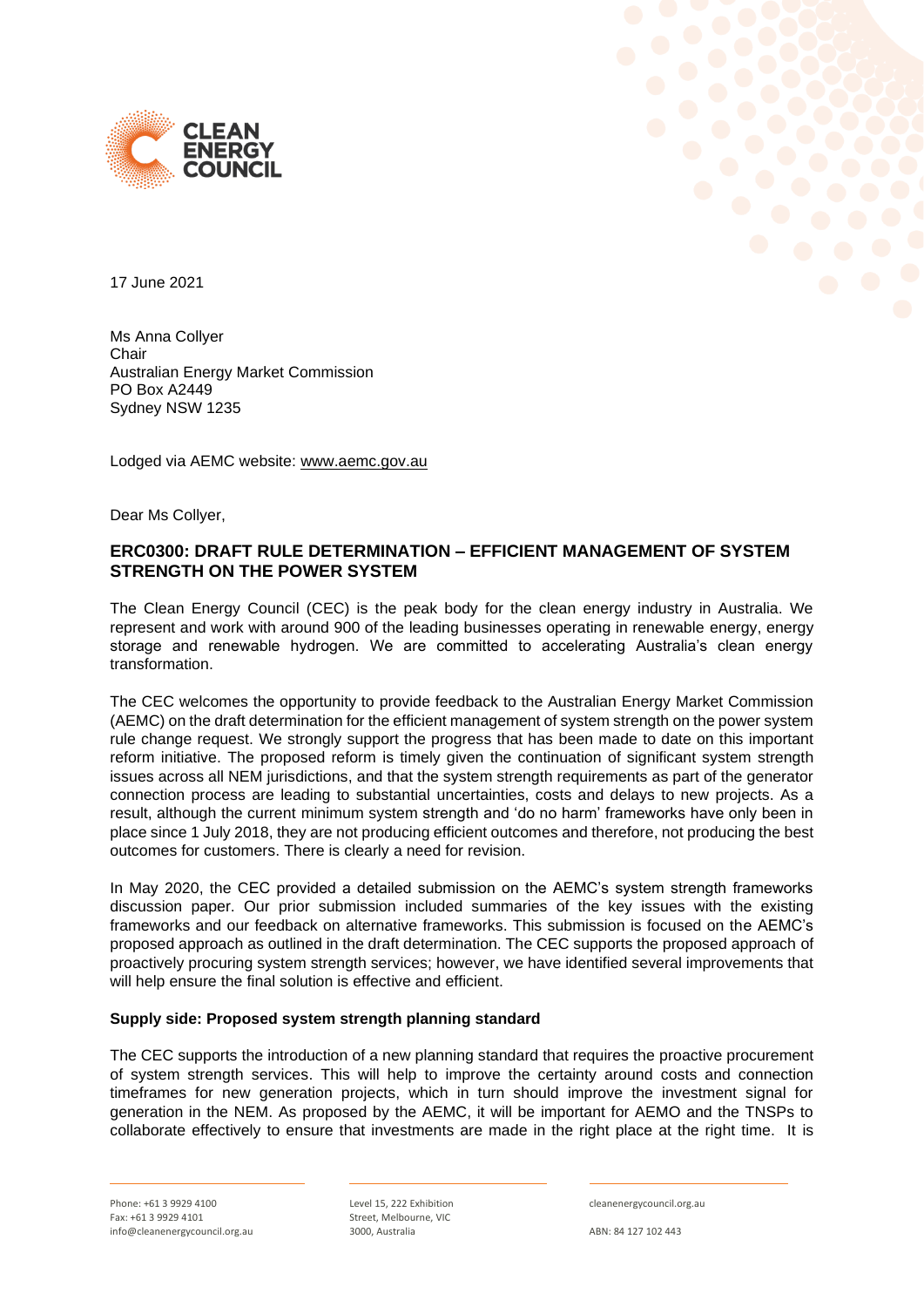proposed that AEMO project efficient levels of generation development and identify nodes where the system strength standard will apply.

### *AEMO Planning Obligation*

In recent times, AEMO and TNSP planning processes have significantly underestimated the pace of the energy transition, so it will be important for AEMO to consider a range of plausible scenarios when determining the efficient level of IBR to include at each node. The CEC supports the utilisation of existing planning tools such as the Integrated System Plan (ISP) and the Electricity Statement of Opportunities (ESOO), but we note that the energy transition is now better aligned with the Step Change scenario from the ISP. It is proposed that AEMO will have the discretion to determine the system strength nodes. We are concerned that if AEMO declare too few nodes, the locational signal seen by generators via the proposed System Strength Locational (SSL) factor will be arbitrary. This issue could be addressed by maximising the number of nodes, but we understand this must be balanced against the requirement to select nodes that can be planned independently. We also suggest that the final rule should explicitly require the nodes to be based on the expected locations of system strength demand, rather than correlated to the existing location of the synchronous fleet.

#### *RIT-T*

The CEC supports the requirement for TNSPs to undertake cost benefit analysis to determine the most efficient option for meeting the planning standard. However, we have experienced significant issues with the existing RIT-T process such as prolonged completion timelines and difficulties to establish nonnetwork options. We support the continuation of parallel processes to reform the RIT-T to ensure that the process does not prevent the realisation of efficient solutions for consumers, in terms of both investment timing and the selected solution.

Equipment manufacturers are investing significant research and development capital into Virtual Synchronous Machine (VSM) technology. This emerging technology has already proven its capability to resolve system strength related issues. For VSM technology to be utilised to meet system strength needs under a RIT-T process, it will be necessary for TNSPs to provide very clear guidance on the performance that the VSM is required to provide to meet the identified need. This performance should not be specified as a quota of required fault level but rather in terms of the system security that the VSM would be required to resolve. We encourage the AEMC to provide explicit guidance in the final rule to this effect.

The AEMC has proposed to utilise the existing regulatory framework for prescribed transmission services and notes that any new penalties or enforcement measures will be consulted on by the AER after the Final Determination. The CEC considers that more clarity on these specific issues in the Final Determination would be useful to guide AER consultation. For example, it is unclear whether system strength remediation will qualify as part of the Efficiency Benefits Sharing (EBS) or Capital Expenditure Sharing Schemes (CESS), or whether some other incentive and enforcement regime, along the lines of the Service Target Performance Incentive Scheme (STPIS), is preferred.

#### *Unbundling system strength services from the energy market*

It is understood that the AEMC's intent in the draft determination is to unbundle system strength from the energy market. Under this approach, TNSPs would not be able to assume that any amount of system strength is provided by synchronous machines due to incidental dispatch in the energy market; TNSPs would be required to procure the whole amount of system strength to provide the minimum fault levels and meet the IBR stability criteria at each node. The alternative approach is to permit TNSPs to consider system strength provided by synchronous machines due to incidental dispatch in the energy market;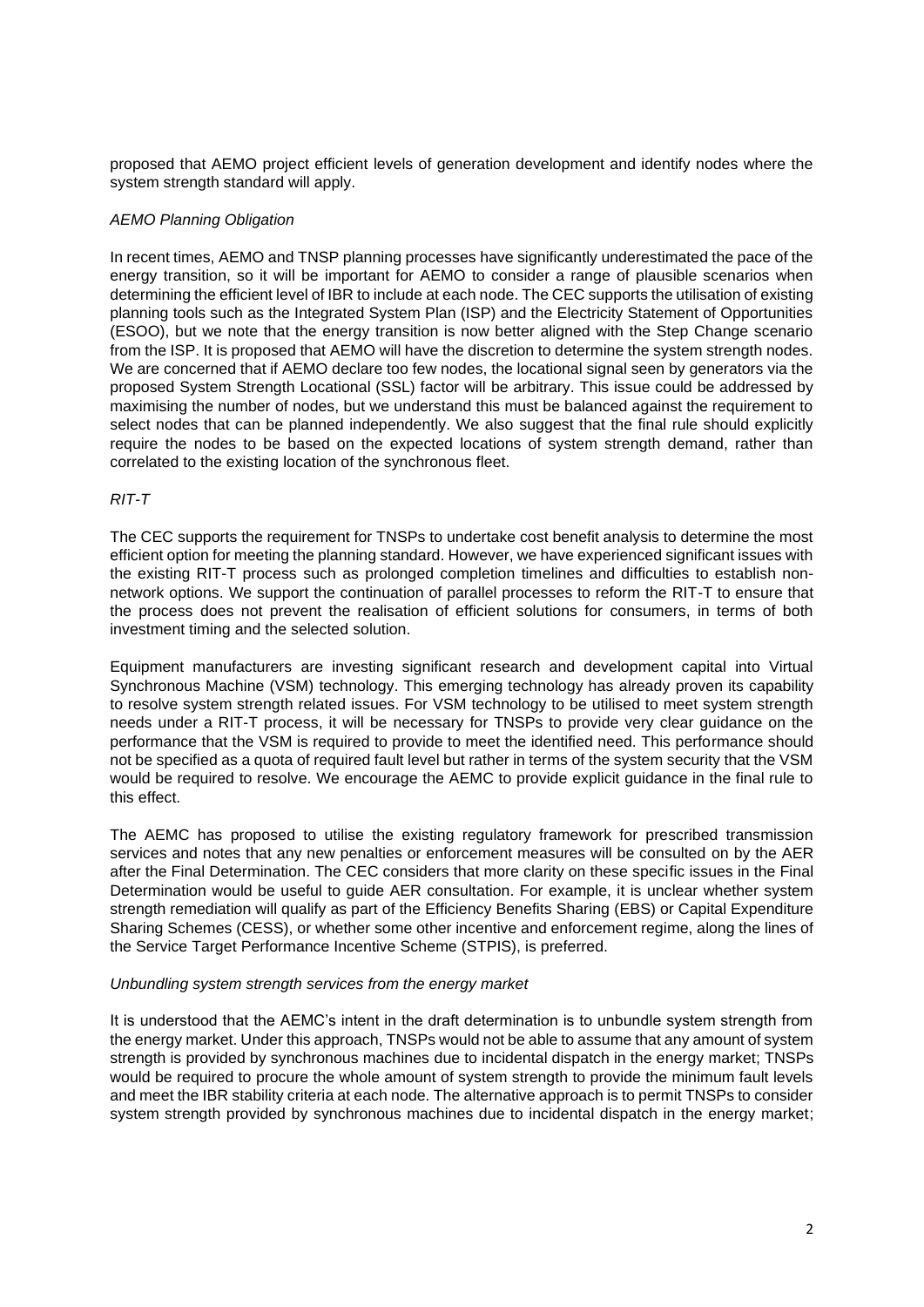TNSPs would only be required to procure the gap amount of system strength above what is incidentally dispatched to provide the minimum fault levels and meet the IBR stability criteria at each node.

The CEC suggests that the two alternatives outlined in the paragraph above have not been adequately analysed. Given that generators are facing the marginal forward-looking System Strength Price (SSP), we do not expect that this decision will have a material impact on the price borne by connecting parties. However, there may be some significant impacts on consumers that have not yet been considered. For example, whether they will effectively pay twice for system strength if a generator is already dispatched in the energy market and to what extent such payments may contribute to delaying the decarbonisation of the energy sector. The CEC suggests further investigation or clarity is provided on these matters to ensure no unintended consequences will arise as a result.

### *Virtual Synchronous Machines*

Equipment suppliers are currently investing significant capital in developing new and enhanced VSM technologies applicable to wind, solar and storage assets. This has included detailed engagement with AEMO and NSPs. VSM technology can provide equivalent services with respect to system strength but are often coupled with battery storage that offers other consumer benefits in terms of wholesale energy prices, FCAS prices, network utilisation and avoidance or deferral of transmission augmentations. In our view, this technology will play a key role in enabling a rapid transition and decarbonisation of the electricity sector. The CEC supports a technology neutral approach to meeting the planning standard. To enable a technology neutral approach, it will be important for TNSPs to focus on maintaining stable voltage waveforms rather than utilising fault levels as a proxy for system strength to ensure that cost effective VSM technology and re-tuning options are not unnecessarily ruled out. We note that Powerlink have been undertaking detailed modelling to demonstrate how a battery energy storage system utilising VSM technology can stabilise voltage waveforms in North Queensland.

#### **Demand side: Proposed generator access standards**

The CEC understands the requirement to introduce new access standards to ensure that new connecting generators do not have excessive demands for system strength services that may exceed assumptions made by TNSPs when procuring the services upfront. However, it is important that these new access standards do not increase the barrier to entry for certain technology types or increase the timeframes for the connection process. In the below paragraphs, we have outlined some proposed improvements intended to ensure technology neutrality and avoid extending connection timeframes.

# *Minimum Short Circuit Ratio (MSCR)*

The CEC considers that the proposed new MSCR minimum access standard of 3.0 requires further consultation and analysis. Whilst the majority of inverter and turbine manufacturers have stated MSCR capabilities equal to or less than 3.0, the impedance of the internal reticulation system leads to a lower level of MSCR capability at the connection point. This issue is particularly relevant for larger wind farms with more extensive internal reticulation. Further, the appropriateness of the proposed minimum access standard cannot be assessed properly until the methodology for determining the MSCR for a generating system has been presented. Without understanding the full detail of the methodology, we suggest that a minimum access standard of 5.0 would be more appropriate. A higher minimum access standard would help to ensure that synchronous condensers do not need to be included behind the meter of generating systems just to meet the standard.

The Draft Determination is clear that the proposed minimum access standard would only place obligations for new inverter-based resources to be capable of operating at the MSCR, but not tuned to those settings at the time of connection. Rather, the connection will still need to use settings required to meet its performance standards suitable for the network conditions at the connection point. Whilst we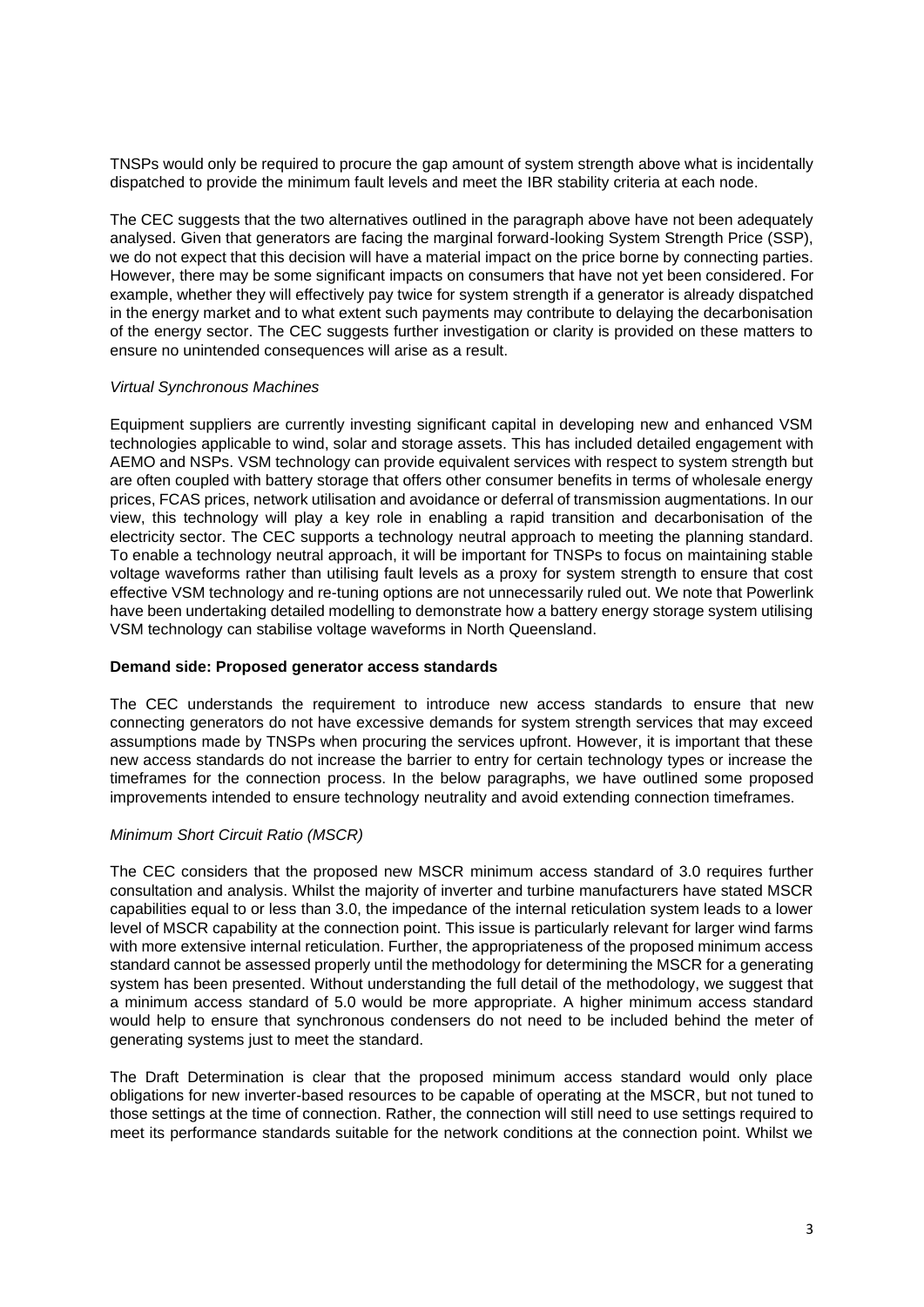agree in this important distinction between capability and site-specific tuning, the CEC is concerned that this duality could significantly increase the complexity of connections studies required as part of the application and registration processes. Our preference is for the Final Determination to further clarify the MSCR assessment process to reduce the risk of extending connection timeframes by duplicating modelling efforts. The MSCR would be linked to a strong financial signal for inverter-based resources under the System Strength Quantity (SSQ) of the System Strength Mitigation Requirement (SSMR). For this signal to work effectively, the MSCR assessment methodology must be simple, transparent and consistent so that developers and equipment manufacturers can properly respond to this signal when selecting or designing new technology.

For the avoidance of doubt, the CEC expects that generators that have implemented VSM would not pay system strength charges due to an assessed MSCR and SSQ of zero. We note that VSM technology is currently under development for solar, storage and wind technologies.

### *Voltage phase angler shift*

The CEC supports the introduction of a new minimum access standard for generating systems comprising of partly or fully asynchronous generating systems to not include a vector shift or similar protection relay that would operate for a voltage phase angle shift less than or equal to 20 degrees, as measured at the connection point. As noted by the AEMC, this proposed standard is consistent with Australian and IEEE standards.

### **Coordination: Proposed system strength mitigation requirements**

The CEC supports the proposed System Strength Mitigation Requirement (SSMR) as a preferred alternative to the existing 'do no harm' provisions that are applied to new connections. The 'do no harm' provisions introduced in 2017 have significantly extended connection timeframes, reduced investment confidence and led to the inefficient installation of costly synchronous condensers. If the implementation of the SSMR is carefully managed, there is an opportunity to reduce connection timeframes, improve investment confidence and install scale efficient system strength solutions. There is also an opportunity to incentivise the development of projects that minimise their demand for system strength through site selection, design of connection assets and selection of equipment. However, the SSMR will introduce a potentially significant cost for new generators to bear, which will eventually be borne by end-users. Our discussion in the following paragraph is focused on reducing the delivery risk of the SSMR and minimising costs borne by end users.

# *System Strength Price (SSP)*

The SSP component of the system strength charge is proposed to represent the forward-looking cost of the SSS Provider supplying system strength at each system strength node as a result of a change in demand for the service. The CEC recognises that it may be economic for connecting generators to face the SSP because the locational and technology choices made by generators will impact the total demand for system strength. However, system strength is a fundamental requirement for a secure system. TNSPs depend upon system strength for the proper operation of their protection equipment and load customers depend upon system strength for the proper operation of their equipment.

Under the new system strength planning standard, TNSPs will procure the minimum level of system strength required for system stability and the efficient level required for new inverter-based resources to connect. The delta between the minimum and efficient level of system strength may vary significantly between nodes. In instances where this delta is zero or small, it may not be efficient for the SSP to be based on the marginal cost of providing the service, given that total amount of required system strength services is not impacted by the amount of inverter-based resources. As such, the CEC considers that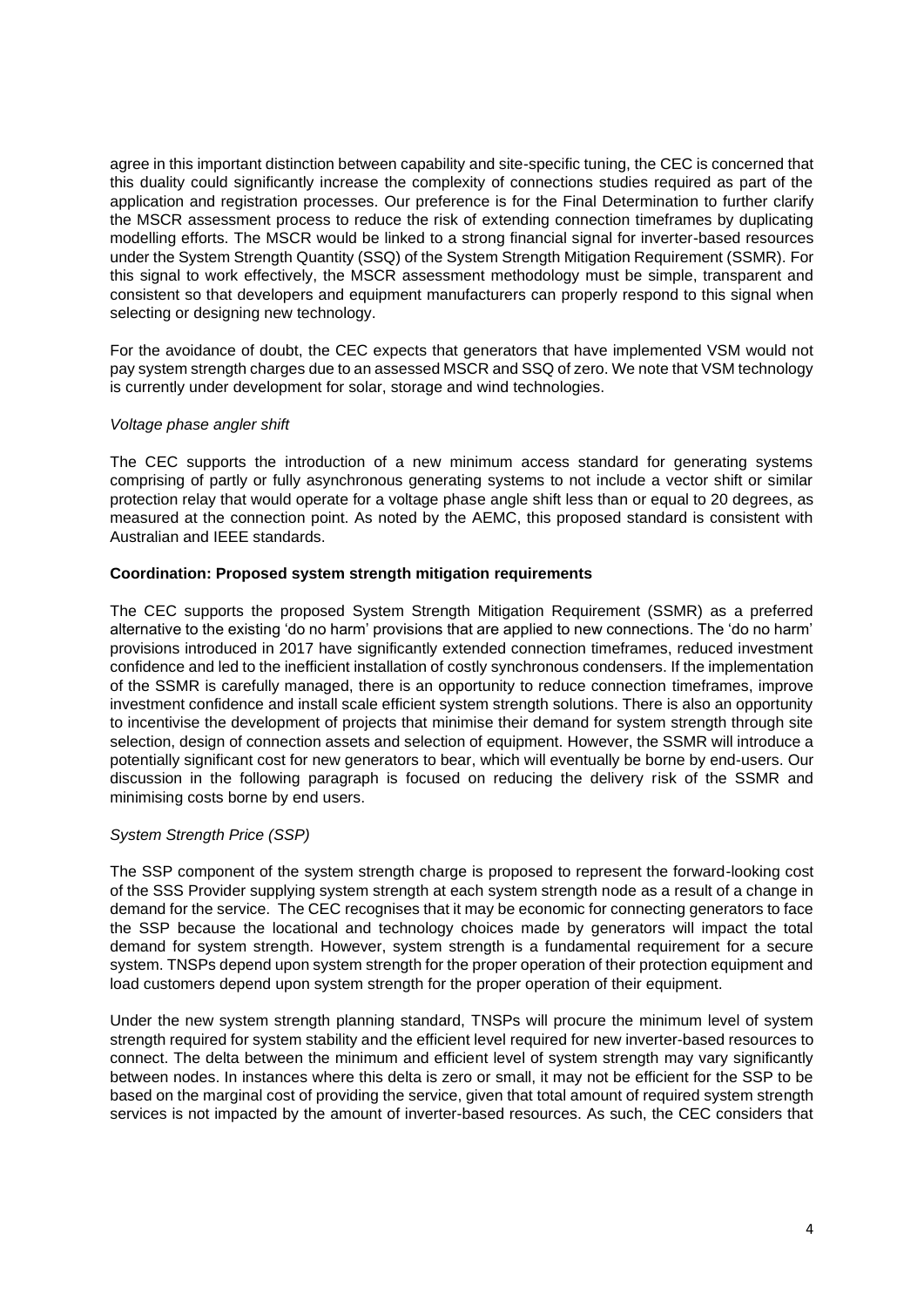further analysis is required to ensure that the methodology for determining the nodal SSPs correctly allocates costs between beneficiaries.

The CEC is concerned that if the SSP values are too high, connecting parties will be forced to select the self-remediation option, even when connecting near a system strength node. This would lead to an inefficient outcome where TNSPs invest proactively in system strength services but connecting parties opt out and invest in their own system strength remediation schemes, essentially resulting in a white elephant risk for consumers. To address this risk, we suggest that the AER play a role in approving the nodal SSPs. The AER could undertake a benchmarking exercise to ensure that the nodal SSPs are cost competitive compared to the cost of generators self-remediating by connecting synchronous condensers at the medium voltage level. The AER should consult with industry to obtain relevant information required in this benchmarking exercise.

Investment in new wind and solar generation is typically underpinned by corporate climate objectives. Therefore, it will be essential for a transparent methodology to determine the nodal SSPs so that investors can determine whether their investments are cross subsidising fossil fuel assets. If the allocation of funds is unclear, investors driven by climate objectives may be forced to opt out and pursue their own remediation actions, which could undermine the efficiency objectives of this rule change. To facilitate investment confidence, the CEC has a strong preference for long term price certainty for the nodal SSPs, ideally through the connection agreements. However, the AEMC's proposal to fix the SSP for 5-year periods would introduce a material risk for investors to consider. As a compromise, the CEC strongly supports the consideration of smoothing mechanisms aimed at reducing investment risk and flow on impacts to cost of capital for new entrant projects. Ideally, the mechanism would be similar to the indexing mechanism used by TNSPs to adjust annual connection charges under the connection agreements. We also support the proposal for TNSPs to confirm the relevant SSP in their responses to connection enquiries.

# *System Strength Locational Factor (SSL)*

The SSL factor reflects the locational nature of system strength. This component varies the magnitude of the system strength charge in proportion to the approximate electrical distance or impedance from the closest system strength node. It is proposed that AEMO will have the discretion to determine the system strength nodes. The CEC are concerned that if AEMO declare too few nodes, the locational signal seen by generators via the proposed System Strength Locational (SSL) factor will be arbitrary. This issue could be addressed by maximising the number of nodes, but we understand this must be balanced against the requirement to select nodes that can be planned independently. We also note that the final rule should explicitly require the nodes to be based on the expected locations of system strength demand, rather than correlated to the existing location of the synchronous fleet.

To facilitate investment confidence, the CEC has a strong preference for long term price certainty regarding the SSL factor, ideally through the connection agreements. However, the AEMC's proposal to fix the SSL for 5-year periods would introduce a material risk for investors to consider. As a compromise, the CEC strongly supports the consideration of smoothing mechanisms aimed at reducing investment risk and flow on impacts to cost of capital for new entrant projects. The CEC considers that the SSL is likely to reduce over time as the transmission network is augmented but it is important for the SSL assessment methodology to remain completely static. We also support the proposal for TNSPs to confirm the relevant SSL in their responses to connection enquiries.

To facilitate the effectiveness of a long-term location investment signal, the SSL assessment methodology must be stable, simple and transparent so that developers can replicate their own SSL calculations using information that is currently available via AEMO data requests (OPDMS snapshots). The SSL methodology could be based on either system normal (N) or worst-case credible contingency (N-1) scenarios. In most locations, the magnitude of the SSL factor would vary significantly between N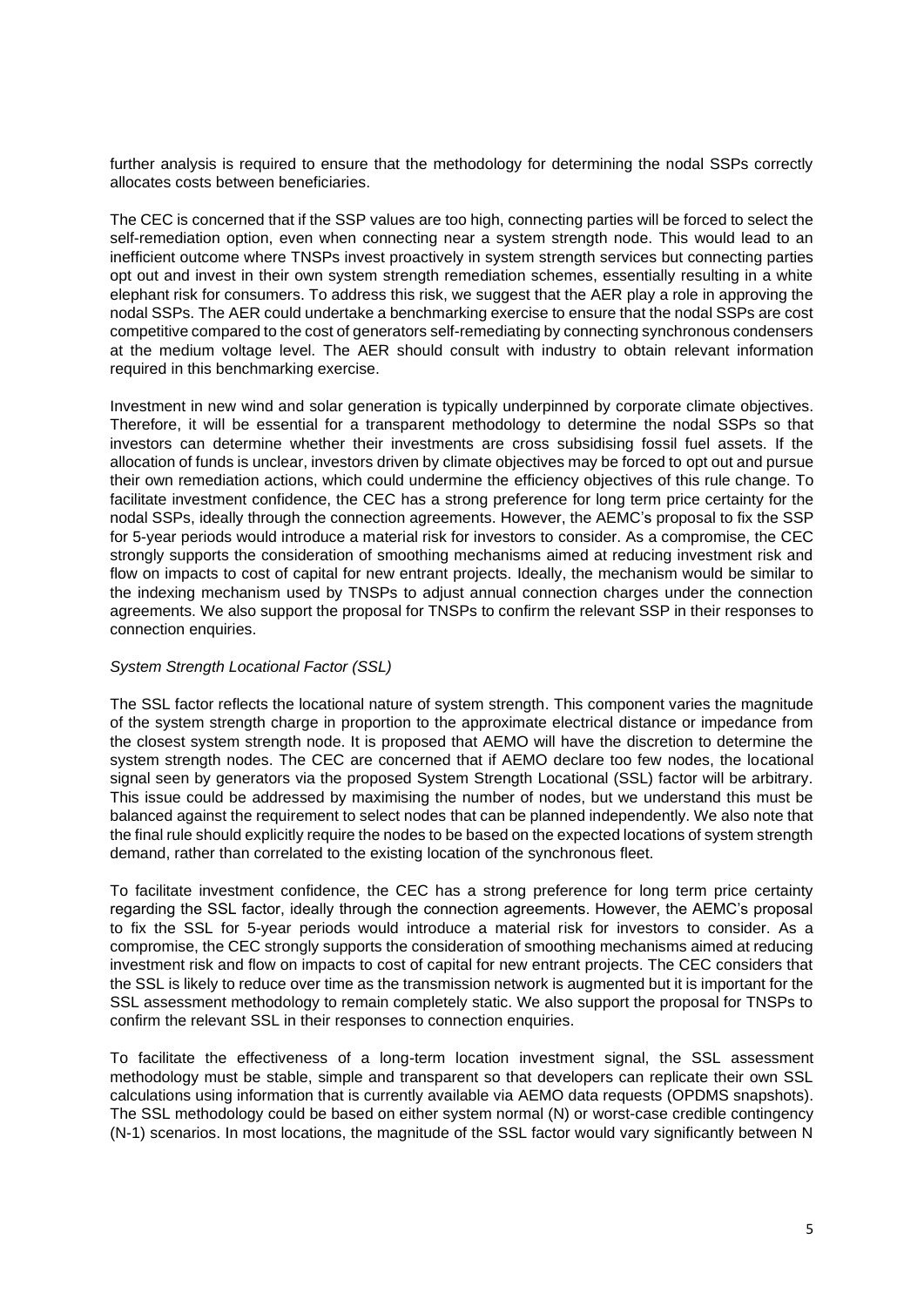and N-1 scenarios, so the CEC considers it essential that the Final Determination provides absolute clarity on whether the SSL is based on N or N-1 conditions. This decision will require consultation with AEMO, NSPs and generators to ensure that the resultant locational signal leads to efficient outcomes.

### *System Strength Quantity (SSQ)*

The SSQ component of the charge reflects the amount of service used by the connection. The CEC understands that the SSQ is the product of the connecting plant's export capacity in MW and its MSCR as negotiated in the access standards. However, the SSQ formula is not clear in the Draft Determination, so we recommend that the formula for calculating the SSQ is made explicit in the Final Determination.

The SSQ serves as an incentive for developers to select equipment with a lower demand for system strength. Equipment suppliers are progressing with analysis and design work on VSM technology. Given the lead time for developing new technologies, it will be important for AEMO to provide very clear guidance to equipment suppliers well ahead of the connection process. Proponents should not need to wait until the advanced stages of the connection application to understand the SSQ. The publication of a detailed SSQ assessment methodology will enable equipment suppliers to develop equipment with lower demand for system strength, which will lower overall system costs for consumers. The CEC considers that the publication of this methodology is urgent. To reiterate, the CEC expects that generators that have implemented VSM would not pay system strength charges due to an assessed SSQ of zero. We note that VSM technology is currently under development for solar, storage and wind technologies.

The CEC supports the proposal to lock the SSQ in via connection agreements with the ability to reduce the SSQ via 5.3.9 or 5.3.12 processes as new VSM technologies become available. This provision will help minimise the demand for system strength over time.

#### *Option to self-remediate*

The CEC supports the proposal for connection applicants to opt out of the SSMR and self-remediate their system strength impact. The Draft Determination suggests that the self-remediation requirements are determined through the existing Full Impact Assessment (FIA) which may lead to applicants undertaking their own system strength remediation works or contracting directly for others to undertake the works on their behalf. However, there are some significant practical challenges of implementing the existing FIA process if the proposed system strength planning standard and SSMR is in place. We suggest that further clarity is required on the assumptions that NSPs use when undertaking the FIA. For example, it is not clear whether the base case network models for these FIAs only include the minimum level of system strength or the efficient level. It is also not clear whether the decision to include an existing or committed generator depends on whether the generator preceded the implementation date of the final rule, opted into the SSMR, or opted out of the SSMR. These decisions will have a major impact on whether the option to self-remediate is feasible.

When connecting parties opt for the self-remediation option to undertake an FIA and negotiate an alternative system strength solution, the NSP will be able to influence the timeframe of the FIA process and the scope and cost of the self-remediation options. The CEC suggests that a conflict resolution process should be considered to ensure that FIAs are conducted in a timely manner and that options for self-remediation are developed in a transparent manner so that connecting parties are not forced to adopt the SSMR process when not efficient to do so.

We strongly believe that these matters are far too important to be left open to interpretation until the publication of an AEMO guideline.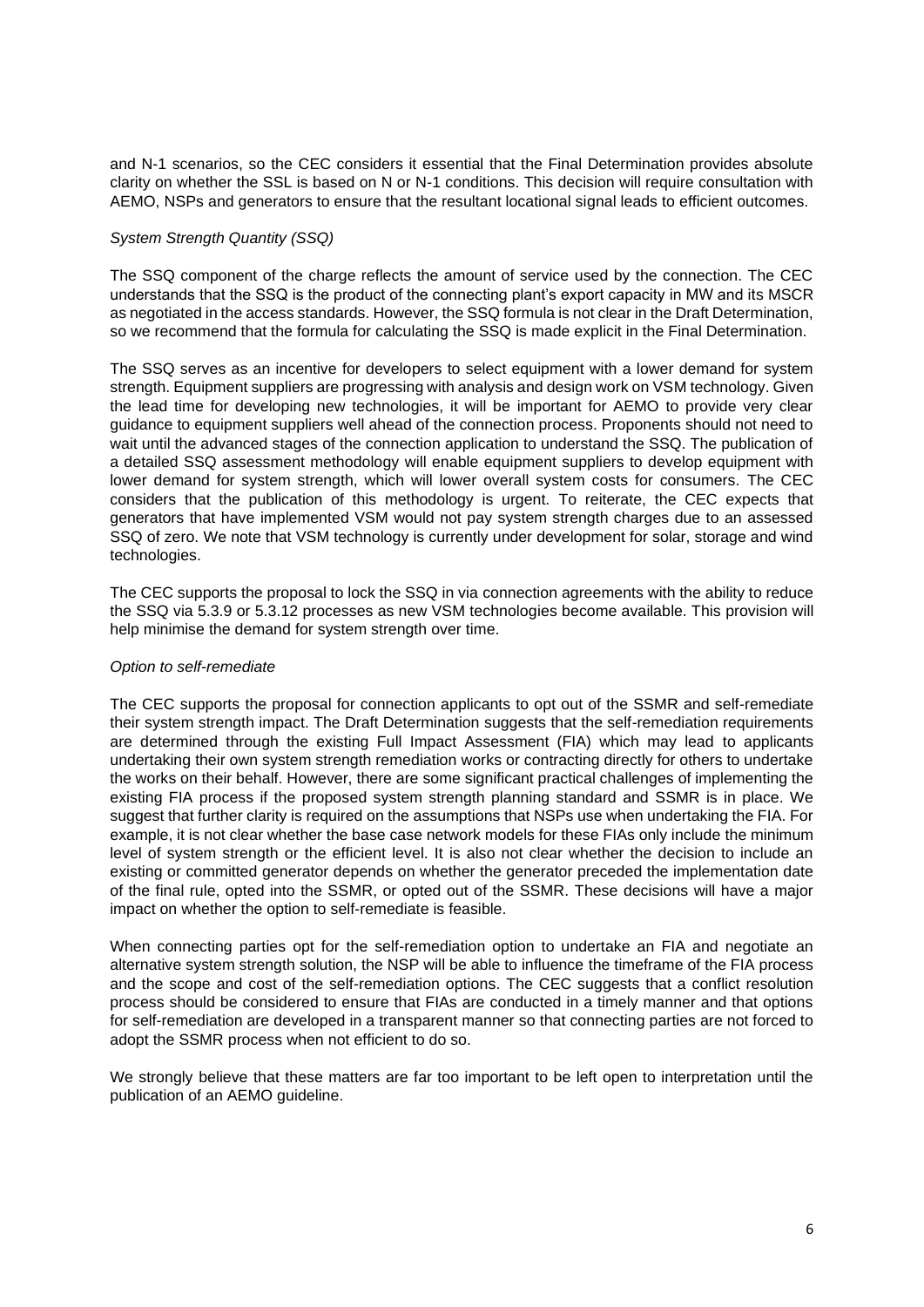# **Transitional arrangements**

The CEC supports the proposed approach of proactively procuring system strength services. Given the severity of the issues associated with the current system strength framework, we consider that the implementation of the revised framework is urgent to prevent costly delays in the connection application process and the inefficient investment in additional white elephant assets by individual generators. This urgency must be balanced against the need to provide timely information required for developers to optimise their projects and make choices that minimise the cost of energy for end-user. The AEMC has proposed that the SSMR and new generator access standards would apply to connection applications lodged from 15<sup>th</sup> March 2023. The CEC considers that applicants must have clarity on the following information at least 6 months prior to the implementation date of the SSMR and new access standards:

- SSP for each node in the NEM
- Detailed SSL assessment methodology
- Detailed SSQ (MSCR) assessment methodology
- Detailed FIA methodology for applicants who choose to opt out of the SSMR

The AEMC has also proposed that existing fault level nodes will be deemed as system strength nodes. The existing fault level nodes are poorly correlated with the expected location of inverter-based resources and subsequent demand for system strength. The CEC suggests that this specific component of the transitional arrangements is reconsidered to prevent further investment in system strength services at inefficient locations.

# **Relationship to the ESB's Post 2025 market design**

It is understood that the Energy Security Board (ESB) is considering options for the implementation of a Unit Commitment for Security (UCS) and/or System Security Market (SSM) mechanisms. In our view, the UCS could be utilised by AEMO in real time to activate the services procured by TNSPs under the system strength planning standard. The CEC suggests that the Final Determination includes further guidance on how the UCS could be used to activate system strength services and whether there are any options for AEMO to settle payments directly with parties contracted to provide system strength. This may help avoid cash flow issues that have been raised by some TNSPs.

# **Other considerations**

The NER framework for negotiating generator performance standards requires generators to meet the automatic access standards. Access standards may be negotiated if the automatic is not technically or economically feasible. Under the negotiating framework, AEMO and TNSPs are required to push for the automatic standard whilst negotiating. In many instances, a performance level below the automatic standard would lead to better system security outcomes and better facilitate the introduction of further generators in the nearby network. This issue specifically applies to the reactive current injection requirements under S5.2.5.5 and reactive power rise/settling times under S5.2.5.13.

The CEC considers that there would be merit in exploring options to amend the NER negotiating framework so that site-specific performance standards can be utilised for some specific standards. These changes would improve system security outcomes because generators would no longer be forced to use aggressive settings not suitable for weaker connection points. The barrier to entry for future generators would be reduced as there will be a reduced need to re-tune existing generator settings. This relatively simple change would also reduce the total amount of system strength services that need to be procured to meet the proposed planning standard.

Thank you for the opportunity to comment on this consultation. The CEC appreciates the opportunity to engage with the AEMC on this important rule change, including nominating members to participate in